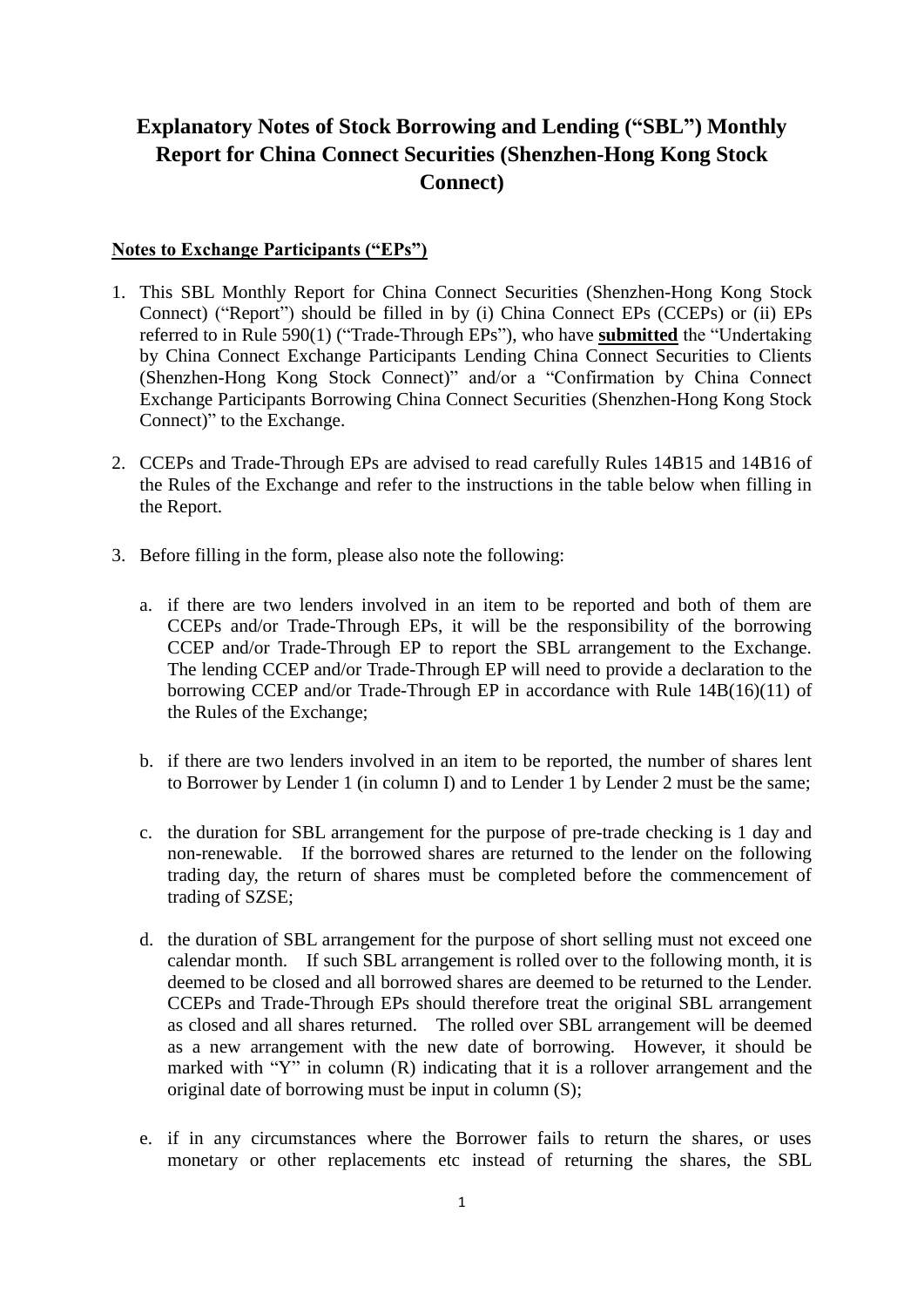arrangement will then deem to be closed. The reporting CCEP and/or Trade-Through EP should explain the case in the Remarks section with the corresponding item number marked;

- f. in case there are outstanding borrowed shares not yet returned to the Lender before the end of the reporting month, the outstanding items must be repeated in the following reporting month; and
- g. in case there is no SBL arrangement has been made during a month, CCEPs and/or Trade-Through EPs are still need to provide a Nil return to the Exchange.
- 4. The completed Excel spreadsheet must contain the file name SZSBL\_NNNNN\_YYYYMM.xls where:
	- a. NNNNN represents the 4-digit Firm ID with a leading zero (e.g. 09999)
	- b. YYYY represents the year (e.g. 2016)
	- c. MM represents the 2-digit reporting month (e.g. 11 for November)

As such, the file name for a CCEP with Firm ID 9999 for the SBL reporting of the month of November 2016 will be SZSBL\_09999\_201611.xls.

Since only xls file extension is supported, CCEPs and/or Trade-Through EPs must save the file to xls before submission. Alternatively, they can press the Extract button on the template which will help them convert the file name automatically to the above.

5. The completed Report should be submitted to the Exchange via Electronic Communication Platform (ECP) on or before the  $7<sup>th</sup>$  day of the following calendar month. To submit the Report, CCEPs and/or Trade-Through EP should use the User ID belonging to the TO group (i.e. the same one used for downloading CBBC MCE trade file) to log into ECP.

| <b>Column</b>        | <b>Description</b>                                                                                                                                                                         | <b>Mandatory</b> |
|----------------------|--------------------------------------------------------------------------------------------------------------------------------------------------------------------------------------------|------------------|
| A. Item              | Sequential serial number which should start from 1 on<br>every Report                                                                                                                      | <b>Yes</b>       |
| <b>B.</b> Stock Code | The 6-digit stock code of the China Connect Security                                                                                                                                       | Yes              |
| C. Stock Name        | Name of the China Connect Security                                                                                                                                                         | Yes              |
| D. Purpose           | Purpose of the SBL<br>Fill in either A or B:<br>A: For pre-trade checking<br>B: For short selling                                                                                          | Yes              |
| E. Name of Borrower  | Full name of the Borrower<br>A borrower can only be one of the following:<br>-<br>CCEP's or Trade-Through EP's client<br>CCEP or Trade-Through EP itself for<br>ii.<br>proprietary trading | Yes              |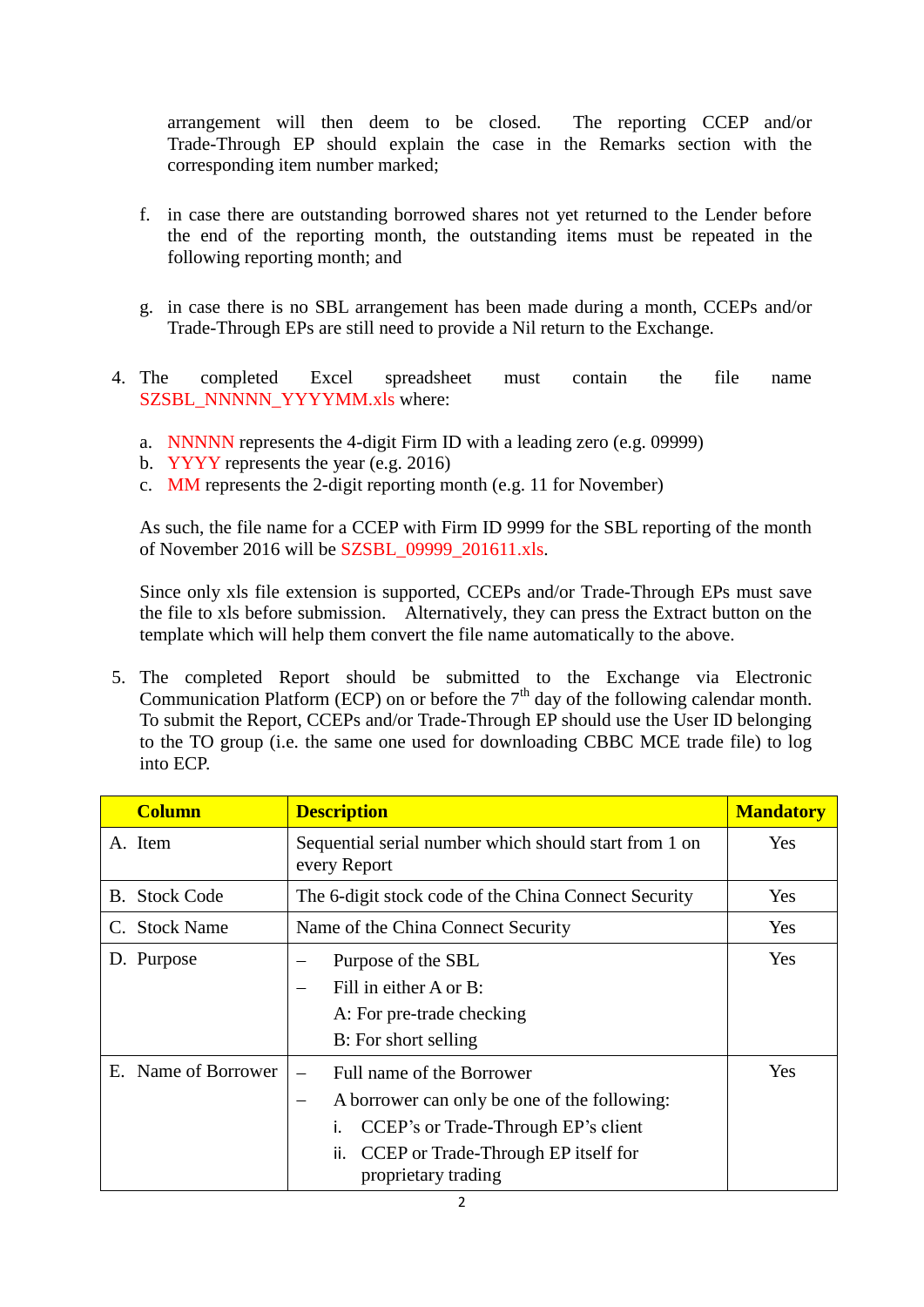|    | <b>Column</b>                     | <b>Description</b>                                                                                                                                                                                                                                                                                                                                                                                        | <b>Mandatory</b>  |
|----|-----------------------------------|-----------------------------------------------------------------------------------------------------------------------------------------------------------------------------------------------------------------------------------------------------------------------------------------------------------------------------------------------------------------------------------------------------------|-------------------|
|    | F. Name of Lender 1               | Full name of Lender 1<br>—<br>Lender 1 can only be one of the following:<br>—<br>If the Borrower is a client of CCEP or<br>i.<br>Trade-Through EP, Lender 1 must be the CCEP<br>or Trade-Through EP who files this Report<br>If the Borrower is the reporting CCEP or<br>ii.<br>Trade-Through EP, Lender 1 must be another<br>CCEP or Trade-Through EP, a Non-registered<br>EP or a Qualified Institution | Yes               |
|    | G. Source of stocks<br>(Lender 1) | Source of shares of Lender 1<br>Fill in either A or B:<br>Stock belonging to Lender 1<br>A:<br>Source from another party (which must be one<br>B:<br>of the parties mentioned in 6 ii above)<br>If a part of the borrowed stock lent is from Lender<br>1's own inventory, and part of it is from another<br>party, Lender 1 should report the borrowing and<br>lending as two separate items              | Yes               |
|    | H. Date of Borrowing              | The date on which the Borrower borrows the stock                                                                                                                                                                                                                                                                                                                                                          | Yes               |
| I. | Number of shares<br>borrowed      | Number of shares that the Borrower borrows                                                                                                                                                                                                                                                                                                                                                                | Yes               |
| J. | Date of Return                    | The date on which the Borrower returns the stock<br>$\overline{\phantom{0}}$<br>to Lender 1<br>If the shares are not yet returned, please leave it<br>blank<br>If the shares are returned in different batches, write<br>the date of the latest batch                                                                                                                                                     | Yes               |
|    | K. Number of shares<br>returned   | The total number of shares returned to Lender 1<br>—<br>If the shares are not yet returned, please mark $\theta$<br>—<br>If the shares are returned in different batches, input<br>—<br>the total number of shares returned under different<br>batches                                                                                                                                                    | Yes               |
|    | L. Number of O/S<br>shares        | Number of outstanding borrowed shares of<br>—<br><b>Borrower</b><br>Output field<br>Number of $O/S$ shares = Number of shares<br>borrowed (in I) – Number of shares returned (in K)                                                                                                                                                                                                                       | N.A.              |
|    | M. Name of Lender 2               | Full name of Lender 2<br>Fill in this field only when the shares of Lender 1 is<br>$\qquad \qquad -$<br>sourced from another party (i.e. Lender 2)                                                                                                                                                                                                                                                        | When<br>necessary |